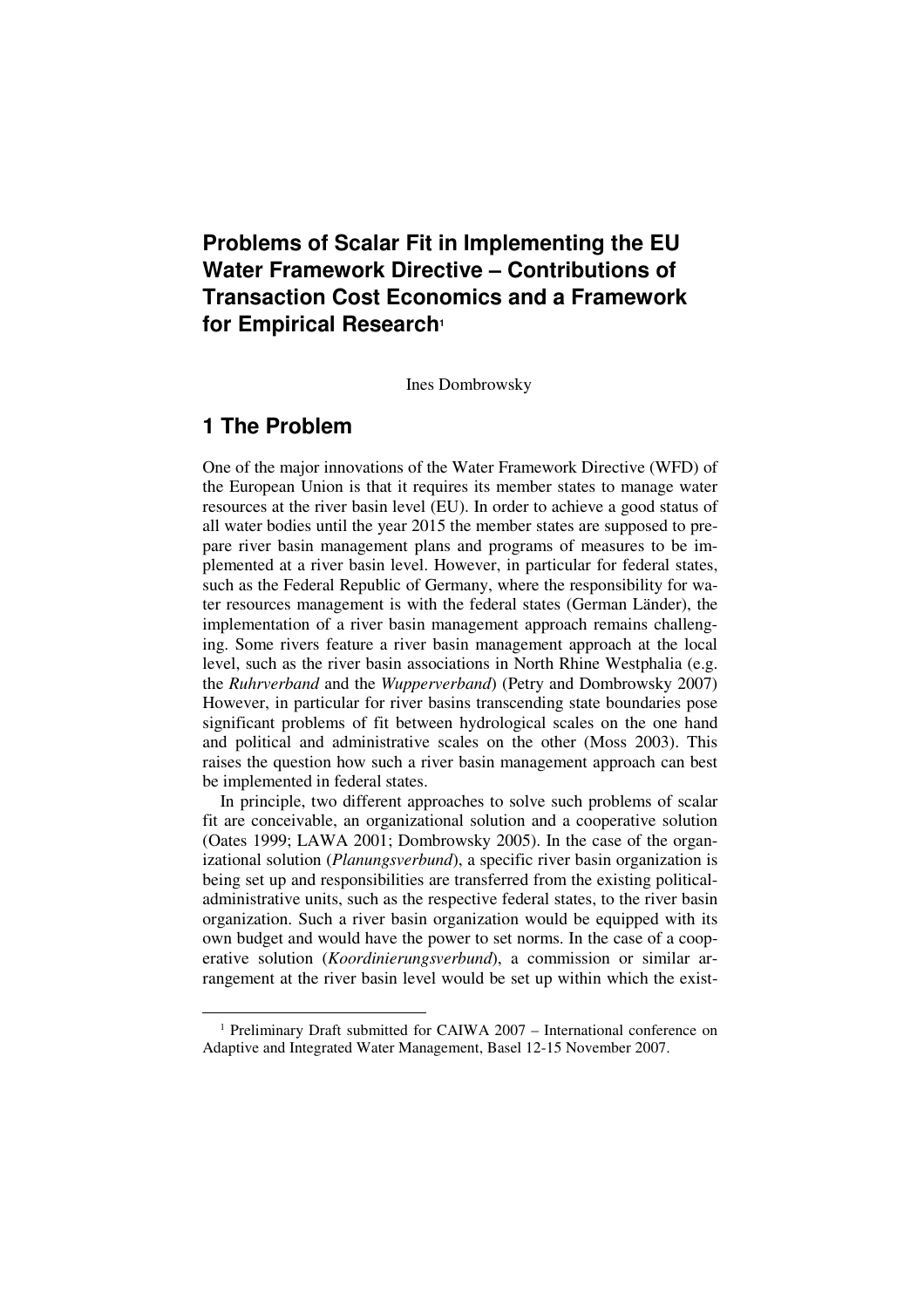ing relevant jurisdictions cooperate and reach agreements. However, the budgetary and norm-setting competences would rest with the respective states.

In order to evaluate the advantages and disadvantages of a cooperative versus an organizational solution, a research framework is being proposed that builds upon economic concepts and empirical work. This While the detailed empirical work is still outstanding, this paper will present first conceptual findings drawing upon Transaction Cost Economics. Section 2 will present the main insights of TCE. Section 3 will discuss the applicability of these considerations for the resolution of problems of scalar fit in the management of water resources. Section 4 will outline a framework for empirical research.

## **2 Implementing the Water Framework Directive in Germany**

For implementation of the WFD in Germany, ten river basin districts have been defined for which Programs of Measures and River Basin Management Plans will be developed by 2009. Due to its federal structure, Germany decided to forego the establishment of river basin organizations and rather to set up cooperative arrangements among those federal states which share a river basin, allowing for coordinated water management at the basin level (LAWA 2001; Strathenwerth 2002). This decision was taken for a number of reasons: First t was expected that the set up of river basin organizations would be difficult from a constitutional point of view and would result in difficulties of determining the competences of the federal states and the respective river basin organizations respectively. Second it was expected that planning for the implementation of the WRRL would tie in more closely with usual practice of water resources management within the German Länder. Third it was argued that the cooperative solution could build upon the positive experience of existing coordination structures between the Länder in the Elbe and Rhine river basins (ARGE Elbe, Deutsche Kommission zur Reinhaltung des Rheins) (LAWA 2001: 9f).

The detailed arrangements for the implementation of the WFD in Elbe river basin are illustrated in Figure 1. In principle, at each level of political-adminstrative organization a mechanism for coordination at the hydrological level is being set up. The lowest hydrological level considered is the level of water bodies which are usually located within a certain federal state. Federal states, however, coordinate both at the sub-basin level through 'coordination groups' and at the level of national river basin districts in the form of 'river basin associations' for the (*Flussgebietsgemein-*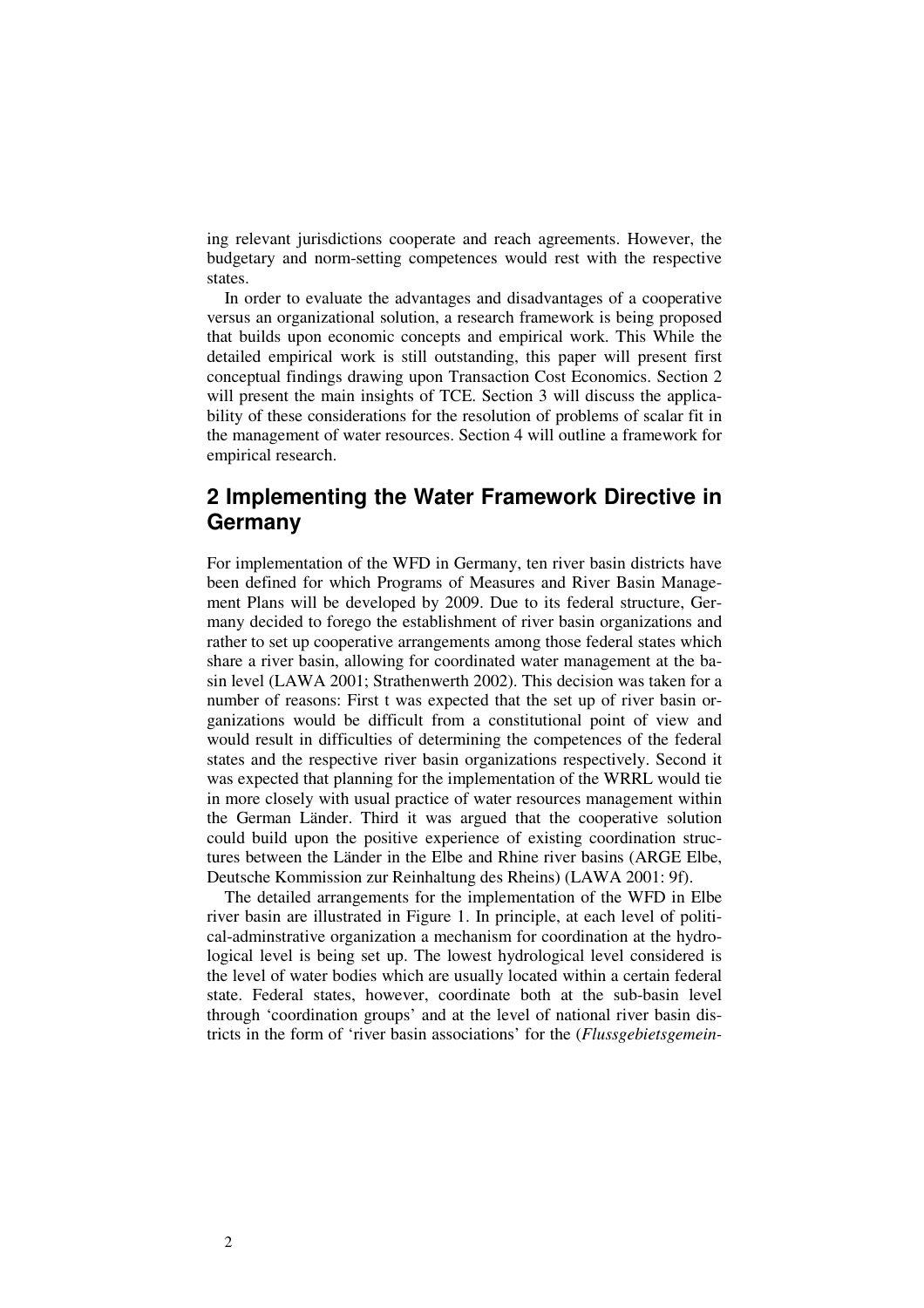*schaften*). The Working Group of the Federal States on Water (LAWA) which assembles representatitives from all federal states and the federal government, serves as an overall coordination body, e.g. by developing a national implementation guidance document (LAWA 2003). In addition, for river basins transcending international boundaries, international coordination groups are being set up. In their work these also rely on existing international water commissions, such as the International Commission for the Protection of the Elbe or the International Commission for the Protection of the Rhine.



*Figure 1: Preliminary institutional arrangements for implementation of the WFD in the Elbe River basin (Petry 2005)*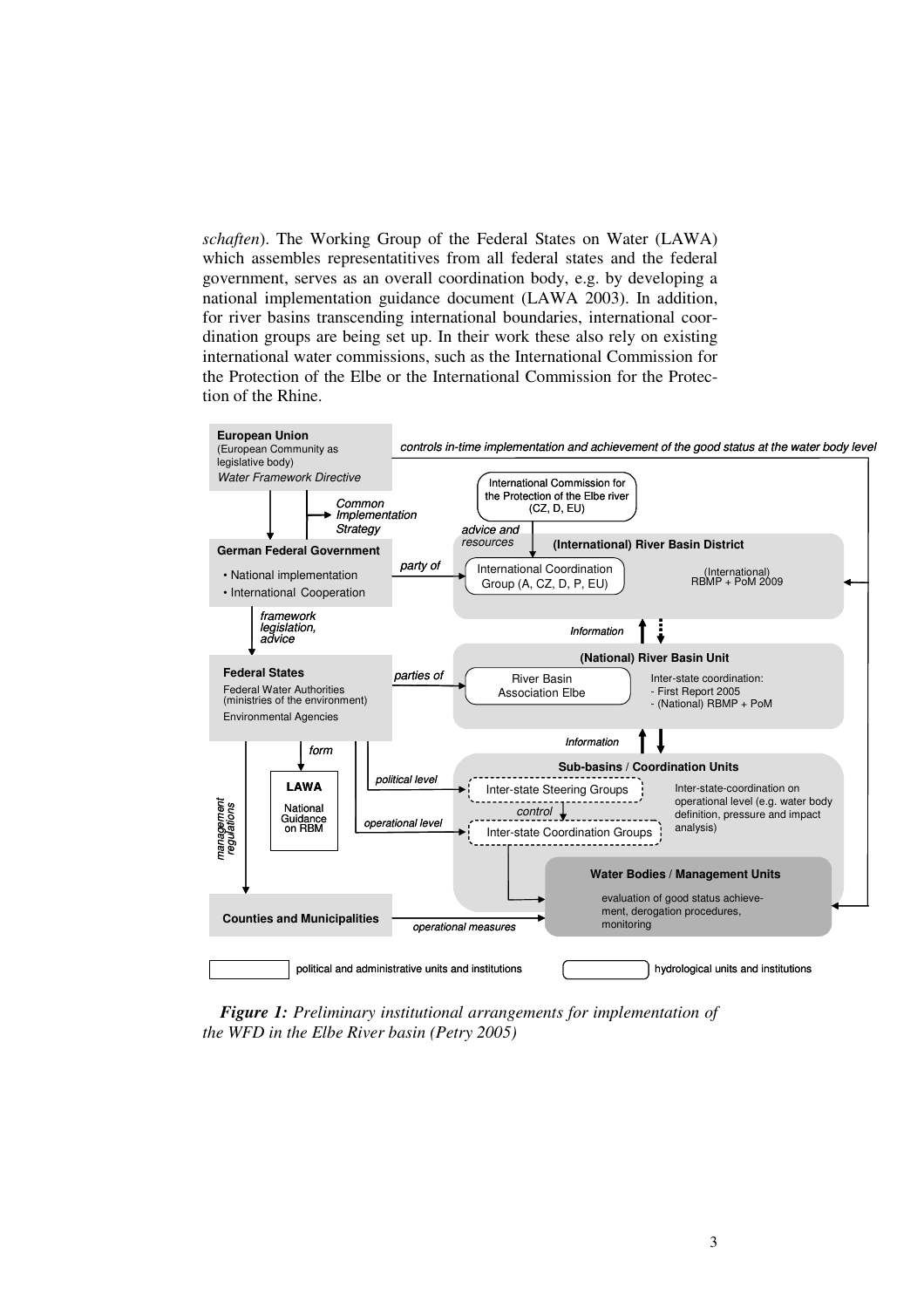This means that the federal states maintain their legislative as well as executive autonomy and continue to be the key players in water resources management. At the same time, their decisions have to be coordinated at the river basin level. In consequence, all management activities have to be coordinated at the state as well as at a river basin level.

The emerging practice shows that while the EU procedures are formally harmonized within basins and sub-basins, e.g. in common reports, the methods, models, and assessment procedures, used for pressure analysis and impact assessment for instance, may still differ from federal state to federal state sharing a basin or sub-basin. For example, surface water or groundwater bodies in a similar condition might be at risk of failing the good ecological or chemical status in one federal state while meeting them in another for methodical reasons only (FGG Elbe 2007).

From these preliminary observations it may be concluded that the German federal states still have some way to go before they achieve meaningful river basin management. On the other hand, one of the benefits from the emerging institutional regime is that River Basin Management Plans and Programs of Measures can rely on the legislative and executive power of the established federal state authorities. At the same time, the 'hydrological management track' (right column in figure 1) clearly increases transaction costs due to the requirement of double coordination within administrative and hydrological boundaries. The German Advisory Council on the Environment, an advisory body for the federal government, has criticized the decision to pursue the cooperation model as inappropriate for the realization of adequate river basin management. The Council recommends that

 "the federal government be given concurrent legislative powers in order to ensure the coherent transposition and subsequent implementation of EU legislation on the protection of surface waters. In parallel with changing legislative competences, alternatives to the planned, or already agreed upon, interstate cooperations should be considered, as the current administrative structures are, in the opinion of the Environmental Council, not compatible, in the final analysis, with the effective and efficient management [of] surface waters in river basin sections."(SRU 2004:36).

This statement indicates that the final judgment on the expedience of the existing arrangements is still out. At the same it raises the question what an organizational solution would look like in the case of Germany. In order to gain further insights into the choice between a cooperative and an organizational model, in the following the problem shall be conceptualized from an economic perspective.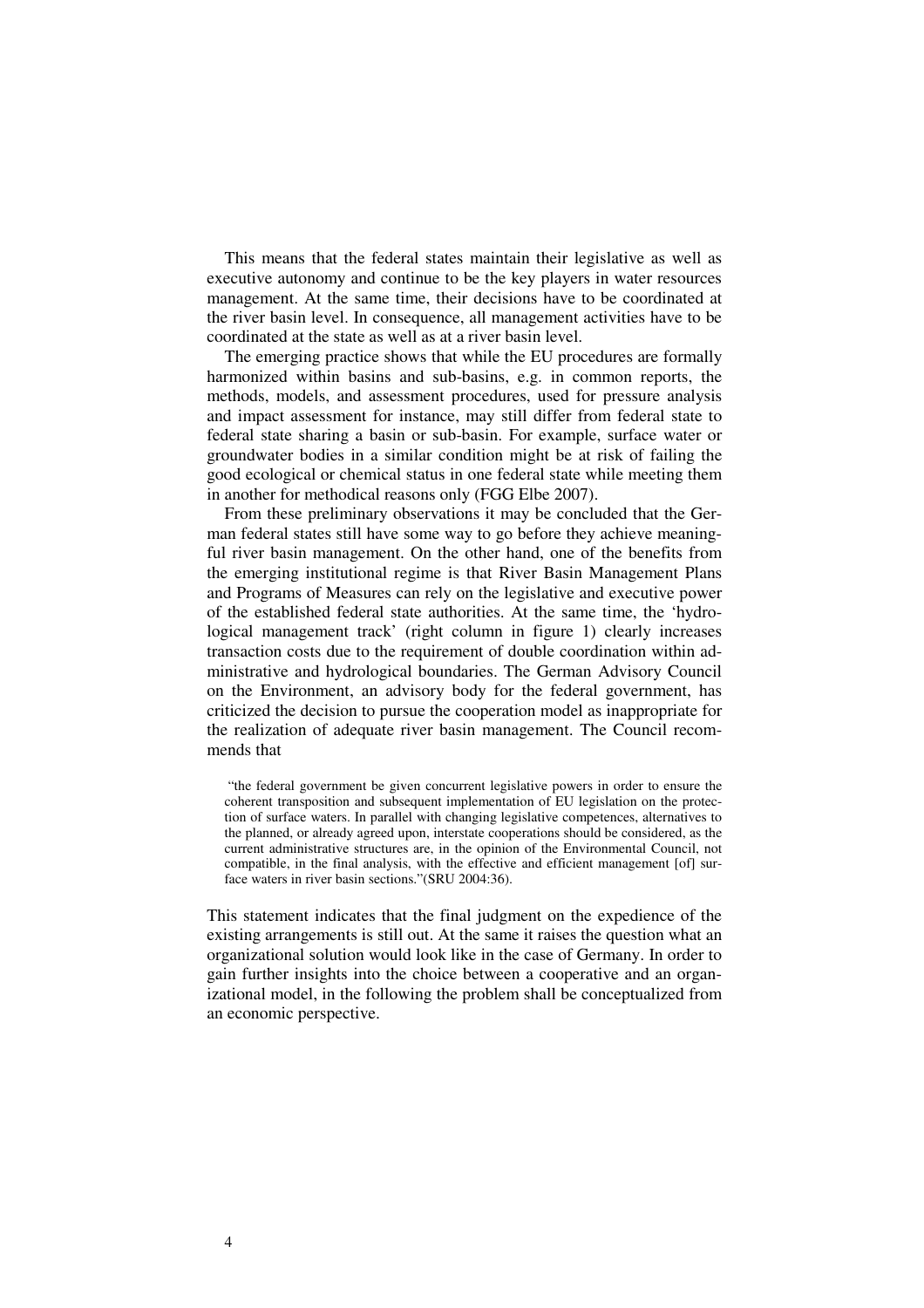### **3 Economic Conceptualization - Negotiated versus Hierarchical Solutions**

In order to analyze the choice between an organizational and a cooperative solution towards a river basin management in the following two extreme forms of coordination will be conceptualized and compared in terms of their capacity to lead to efficient outcomes: voluntary negotiations on the one hand and hierarchical decision-making on the other.<sup>2</sup>

#### **3.1 Efficiency of Negotiated Solutions**

From an economic perspective, transboundary water problems can be conceptualized as externality problems and the efficiency and transaction costs of negotiated agreements can be analyzed on the basis of the Coase theorem (Coase 1960). According to the Coase theorem, in a bilateral setting, negotiations on external effects lead to efficient outcomes if property rights are fully defined, and if there are no transaction costs involved. Property rights can be understood as the rules regulating the use of objects, the capture of income from them, and their alienation. Transaction costs comprise all costs leading to, and of implementing a transaction. They involve search, information, bargaining and enforcement costs.

In the case of transboundary negotiations over the use of water, these efficiency conditions will rarely be entirely fulfilled. Instead, transboundary water negotiations are prone to go along with relatively high transaction costs. This includes in particular information, bargaining and enforcement costs. Furthermore often they are also characterized by situations in which property rights to water functions are not fully defined or disputed.

With respect to *information costs*, it is useful to distinguish between information costs concerning the substantive issues on the one hand, and with respect to the preferences and potential strategies of the respective actors on the other. Substantive information about water resources and their behavior and possible management strategies requires scientific monitoring and analysis. Thus the compilation of respective information entails considerable transaction costs. In the case of transboundary water resources, each jurisdiction usually only has access to information within its boundaries, and in the absence of further arrangements there are no mechanisms in place to analyze this information and to develop manage-

 $\overline{a}$ 

<sup>2</sup> Earlier discussion of these two mechanisms for the case of international water management have been presented in Dombrowsky (2005) and Dombrowsky (2007).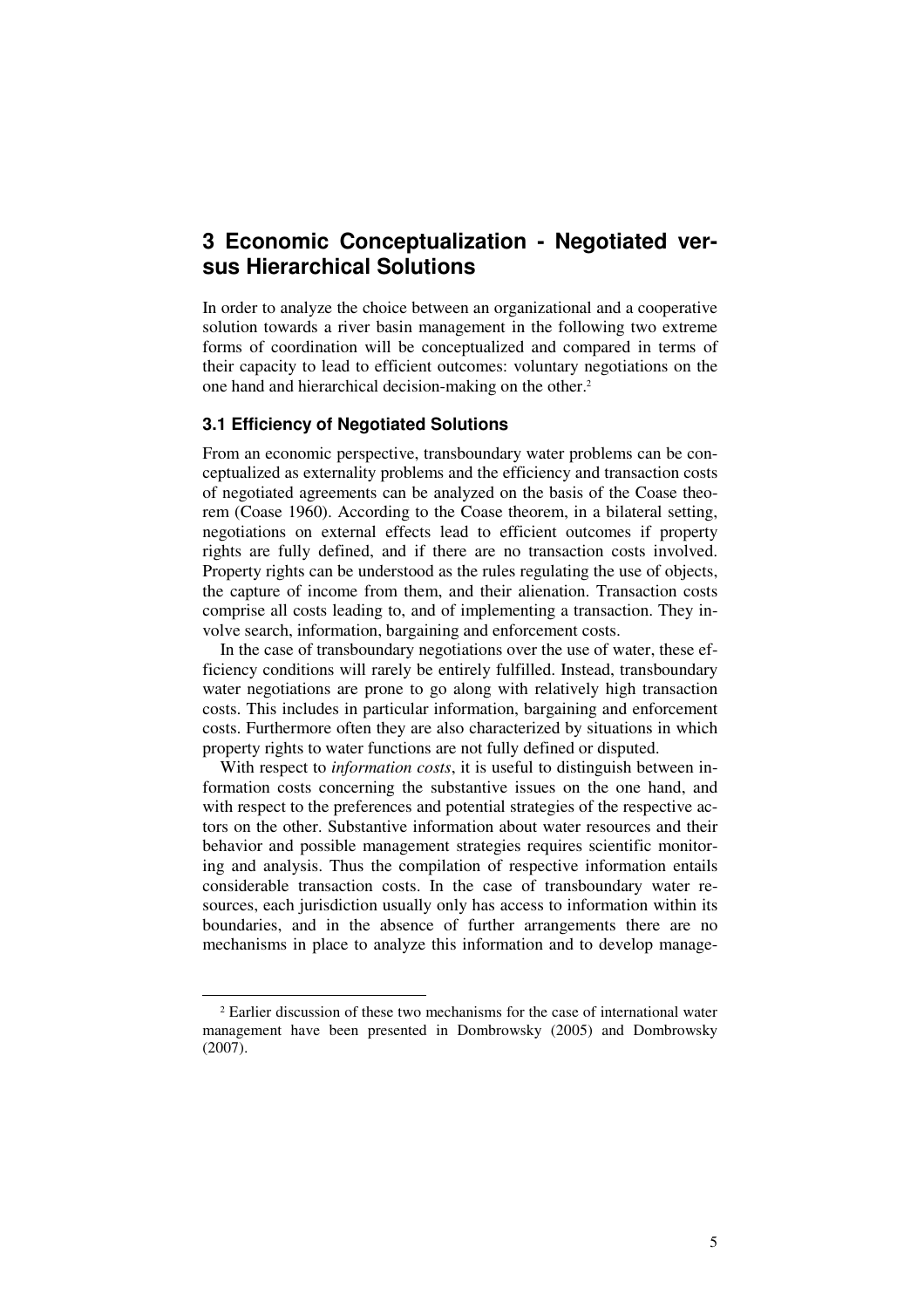ment measures at the river basin level which might present a major obstacle towards identifying mutually advantageous solutions.

With respect to information about the preferences and potential strategies of the respective participants, negotiations have the distinct advantage that all participants may articulate their preferences. However, in doing so negotiators are often faced with the so called *negotiator's dilemma* (Lax and Sebenius 1986). Negotiators must solve two problems. They have to identify potential welfare-enhancing solutions (problems of production), and they have to agree on the sharing of the net gains from cooperation (problems of distribution). However, simultaneous problem-solving (coordination game) and distributive bargaining (zero-sum game) requires contradictory negotiation attitudes. While the solution of production problems requires creativity, effective communication and trust, the success of distributive bargaining depends on strategic and opportunistic behavior and the withholding of information (Scharpf 1997:139 f.). Opportunistic behavior means that parties are willing to use guile in the pursuit of their self-interest (Williamson 1985: 30; Williamson 1985). The implication is that those who seek to contribute in good faith to problem-solving make themselves vulnerable to exploitation should negotiations fail or when it comes to the sharing of the benefits from cooperation. The negotiator's dilemma has the structure of a Prisoner's Dilemma game (Lax and Sebenius 1986: 39).

*Negotiation costs* mainly pertain to costs of bringing negotiators together and to the time required to reach an agreement. Both can be relatively high in a transboundary context. Transaction costs usually increase with the number of players involved. From an analytical point of view if each actor has to negotiate with each other actor, the number of negotiations increases exponentially with the number of actors.

*Bargaining costs* apply to costs of reaching an agreement on the sharing of the gains of cooperation

Additional transaction costs occur with respect to the *enforcement* of agreements, as any monitoring and sanctioning mechanism involves extra costs. In the case of inter-state agreements, the question is whether the federal government would be able to ensure that agreements are enforced. Otherwise respective agreements would have to be designed in a way so that they are self-enforcing (e.g. Barrett 1994). Hence, the respective parties would have to sanction non-cooperative behavior.

Next to these transaction costs, *property rights* to water are often not well defined, and may even be disputed. The clear-cut definition of property rights to water is further exacerbated by the fluidity and multifunctionality of the resource. Thus, often the purpose of transboundary water negotiations is not the exchange of property rights, but their definition,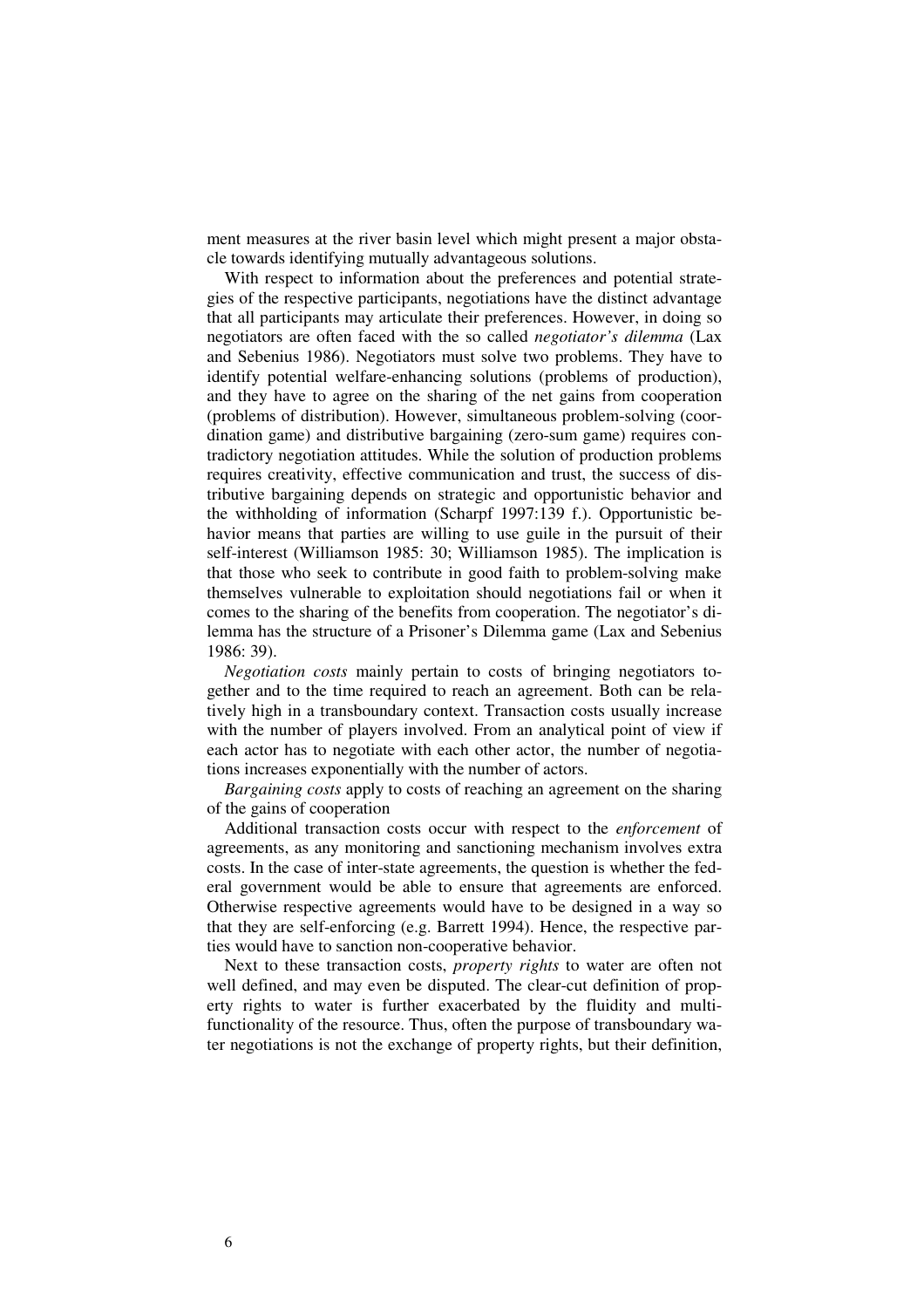i.e. the mutual recognition of respective property rights to water functions by the parties involved. While the issue of property rights is often being perceived as zero-sum bargaining, the mutual recognition of property rights usually also has welfare enhancing effects. Economic incentives for the definition of property rights are the creation of assets, e.g. by maintaining the resource against depletion or pollution, and the establishment of the preconditions for potential gains from the trade in property rights (e.g. Libecap 1989). The latter requires that property rights are tradable. In a federally organized state the question is whether agreement on property rights depends on voluntary negotiations among federal states or whether the federal government also plays a role in their definition.

In sum, while negotiations in principle have the potential to lead to efficient outcomes, in the case of transboundary water management, this outcome is unlikely as long as property rights are disputed. Furthermore, the ex ante and ex post transaction costs of negotiated solutions may be high. Therefore, in the following the problem-solving capacity of hierarchical direction will be analyzed.

#### **3.2 Efficiency of Hierarchical Solutions**

While negotiations require each negotiation partner's consent in order to reach a decision, in the case of hierarchies, a decision-maker exists who can impose a solution on other actors. This raises the question under which conditions hierarchical direction leads to efficient outcomes. It can be argued that this will be the case if the decision-maker has all relevant information and uses them, and if he or she acts in the interest of all members of the organization and their constituencies. The first condition points at the position of the omniscient and the second at that of the benevolent dictator. Reversely, this implies that the efficiency decisions may be decreased by information and motivation problems (Scharpf 1997: 174-183).

*Information problems* pertain to the problems in transmitting information from lower to higher levels of organization. These problems may often either lead to information overload or impoverishment at the decision center. The result may be ill-informed or unresponsive decisions. In the case of private firms, transaction cost economics tends to be rather optimistic about the possibility of a relatively frictionless transfer of information within private organizations if the 'principle of selective intervention' is applied, which says that superiors should strictly limit their interventions to matters that must be handled at their own organizational level (Williamson 1985: 133-135). In contrast principal-agent theory assumes that fundamental information asymmetries exist between principal and agent, leading to moral hazard and opportunistic behavior (Grossman and Hart 1983).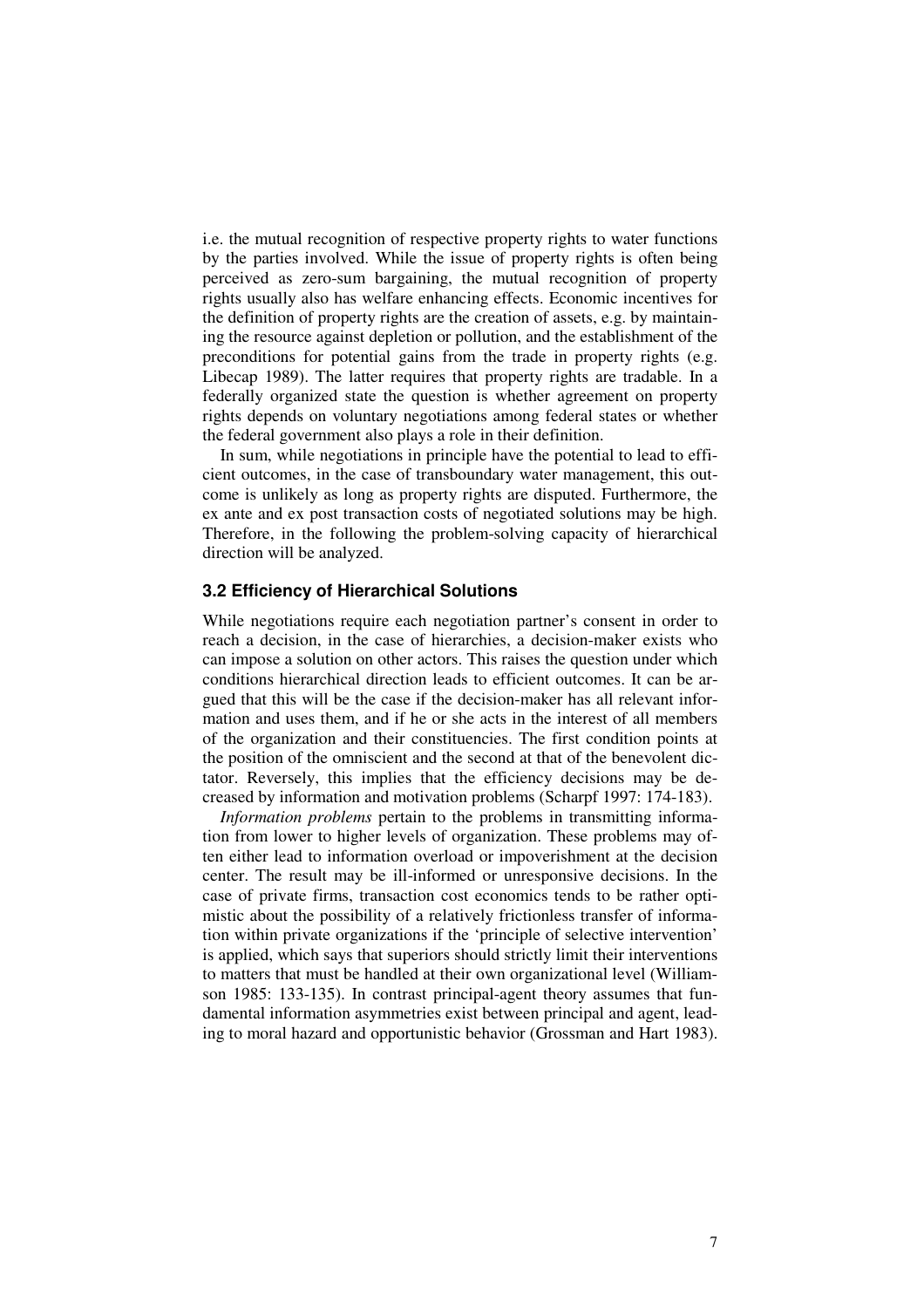For public bureaucracies, Hayek (1945) has pointed out that hierarchies tend to lack mechanisms to mobilize information in the form of local knowledge, both concerning production opportunities or management options and concerning demand. Thus, hierarchies are principally faced with the problem of the transmission of information from affected people and lower levels of administration to the decision-making center. How severe these problems are, depends on how successfully organizations realize the principles of subsidiarity and participation.

Motivation problems pertain to principal-agent problems and the problem of government failure. They are at the heart of the principal-agent and the public choice literature. The motivation problem in the public sector may be illustrated by contrasting it with decision-making in the private sector: When it is assumed that the owner and the manager of a firm coincide in the same person, and that the owner-manager is also the residual claimant of profits and losses, motivation problems can be largely neglected. In this case the pursuit of the self-interest of the owner-manager can be expected to coincide with the overall interest of the firm. If, however, the company is owned by shareholders and the firm is managed by an employed executive manager, this relationship between the shareholders and the executive manager can be characterized as a principal-agent problem, in which the executive manager's interest does not necessarily coincide with the shareholders' interest. Similarly in the public sector, if we drop the assumption that politicians and bureaucrats solely act in the public interest, but if it is assumed that they represent rational, self-interested individuals, then there may be many situations in which decision-makers do not decide in the public interest even if they know what the public interest is. In the public sector, the motivation problem can to a certain extent be alleviated once mechanisms ensuring democratic accountability are in place. This requires the set-up of a circular relationship between the governor and those governed. Elections then provide the opportunity to elect the candidate who best represents the interest of the voter and to deselect politicians who did not act in the voter's interest.

In sum, a hierarchical decision-maker theoretically can be expected to impose an efficient (and fair) solution if he or she has all relevant information and if he or she acts in the interest of all members of the organization and their constituencies. Hence, the efficiency of a hierarchical solution relies on the establishment of mechanisms that ensure subsidiarity and accountability.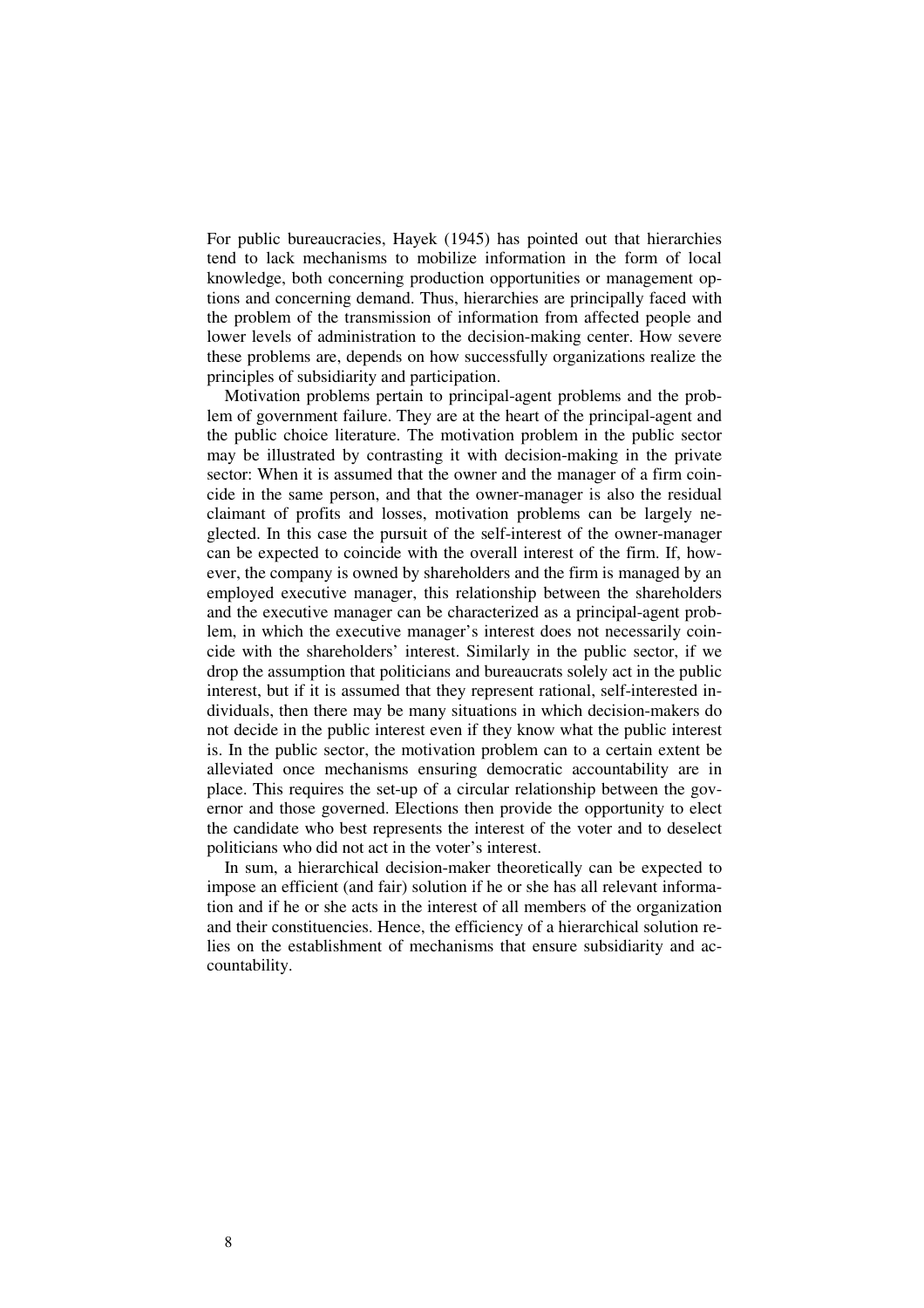#### **3.3 Implications for River Basin Management**

What are the implications of the above for the institutionalization of river basin management? Neither voluntary negotiations nor hierarchical direction within a hierarchical river basin organization appear to represent ideal coordination mechanisms. The above shows that if we (or the SRU) talk about river basin organizations we need to specify what we mean by that. When reference is made to river basin organizations equipped with far reaching decision-making competencies, clearly information and motivation problems must be addressed in a careful manner. One main problem is how to maintain accountability once decision-making competencies are transferred from (democratically or otherwise) accountable jurisdictions to a river basin organization. More specifically, does the need for expert knowledge justify a curtailment of democratic accountability? The answer appears to depend on the role of expert and local knowledge respectively. As argued above, given complex interdependencies in the natural system, decisions in water resources management to a great extent need to be informed by expert knowledge. However, it appears to be equally important to have mechanisms in place that ensure that the legitimate interests of affected parties are taken into consideration. In this respect, a hierarchical river basin organization would seem to have a disadvantage compared with set ups in which the legitimate interests of affected parties are represented by representatives for whom mechanisms ensuring accountability are readily in place.

In other words, the respective organizational solution could only be considered efficient, if it was ensured that the respective organization had all relevant information and if there was a mechanism that ensured its accountability vis-à-vis the public. However, this may be difficult to achieve at least at the level of the larger river basin districts that transcend several German Länder. It may, however, still be an interesting solution at a local level. However, even in this case the question is how different interests can be represented and what the ultimate decision-making modus would look like. And even if decisions were made by a group of representatives would that not imply a reversion to negotiated decision-making?

Overall, the above conceptual considerations caution if an organizational solution would make sense in a federal setting. Still, given that the cooperative model for the implementation of the WFD in Germany is also frequently questioned, an empirical analysis of these arrangements is being proposed.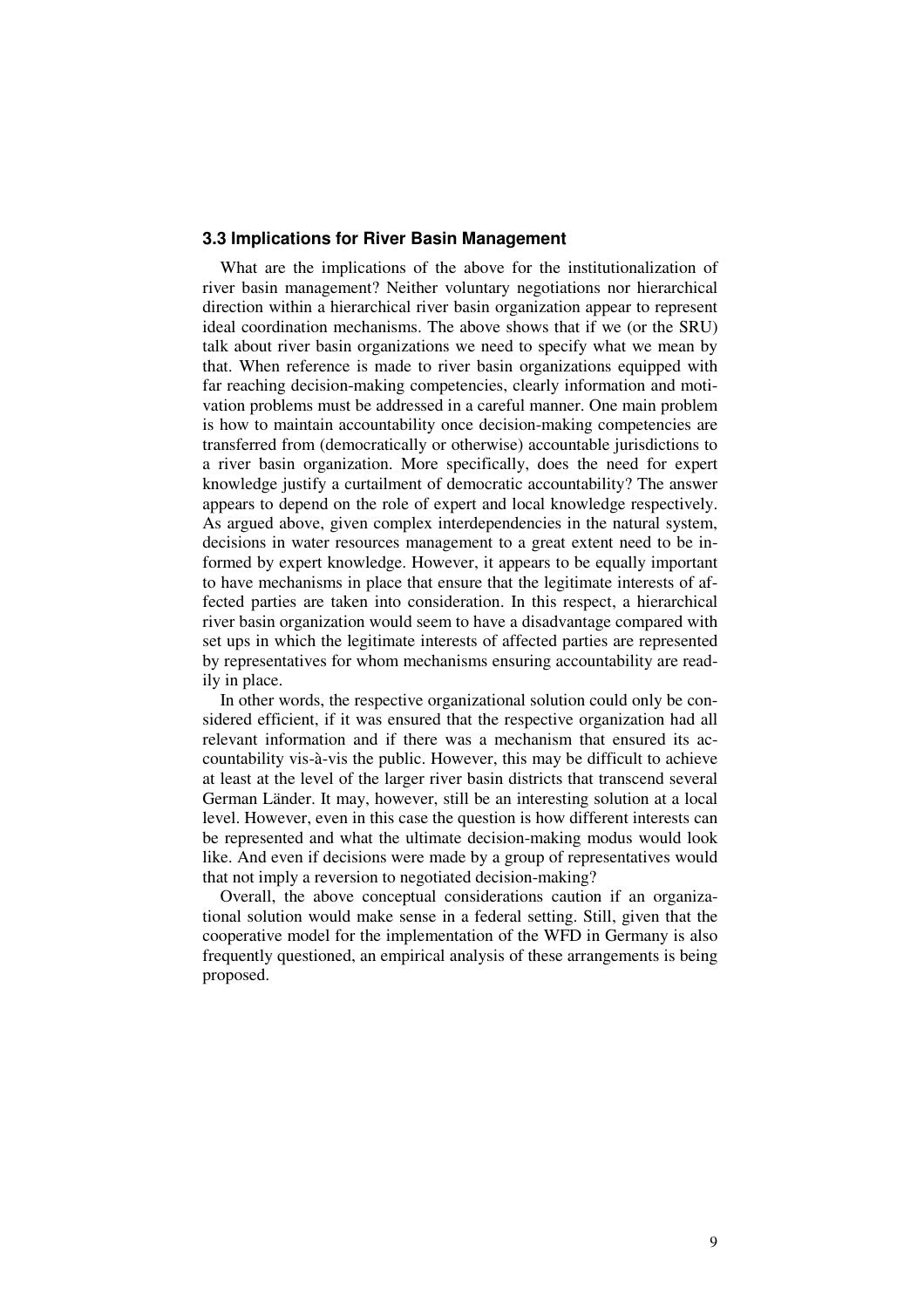### **4 Implications for Detailed Empirical Research**

In order to gain greater insight into the expedience of the existing institutional arrangements for the implementation of the WFD in Germany, it is proposed to carry out a more detailed empirical analysis of the expedience of the institutional arrangements in two German river basins, the Rhine and the Elbe basin. In doing so two levels of political-administrative organization shall be addressed: the inter-state level and the municipal/local level. In the Rhine basin the respective local level analyses will be carried out for the Wupper sub-basin. In the Elbe basin the local level analysis will be carried out for the Erlbach. The Wupper sub-basin has been selected as the Wupper has long-standing experiences with an organizational solution. For more than 100 years, responsibility for water resources management in the Wupper basin has been with the Wupperverband. The Erlbach has been selected as it serves as a pilot area for the definition of River Basin Management Plans and Programs of Measures in the State of Thuringia. In the case of the Erlbach, the planning process is by and large carried out by the state water administration. Thus, at the local level two different institutional arrangements will be compared (quasi 'hierarchical' and RBO approach!!).

The advantages and disadvantages of the existing arrangements at the inter-state and the local level will be identified through qualitative interviews. Based on the interviews opportunities and limits for institutional change will be identified.

# **References**

- Barrett, Scott (1994), 'Self-enforcing International Environmental Agreements', *Oxford Economic Papers,* **46**, 878-894.
- Coase, Ronald H. (1960), 'The Problem of Social Cost', *The Journal of Law and Economics,* **3**, 1-44.
- Dombrowsky, Ines (2005), 'Integriertes Wasserressourcen-Management als Koordinationsproblem', in Susanne Neubert, Waltina Scheumann, Annette v. Edig and Walter Huppert (eds), *Integriertes Wasserressourcen-Management (IWRM). Ein Konzept in die Praxis überführen,* Baden-Baden: Nomos, pp. 61-82.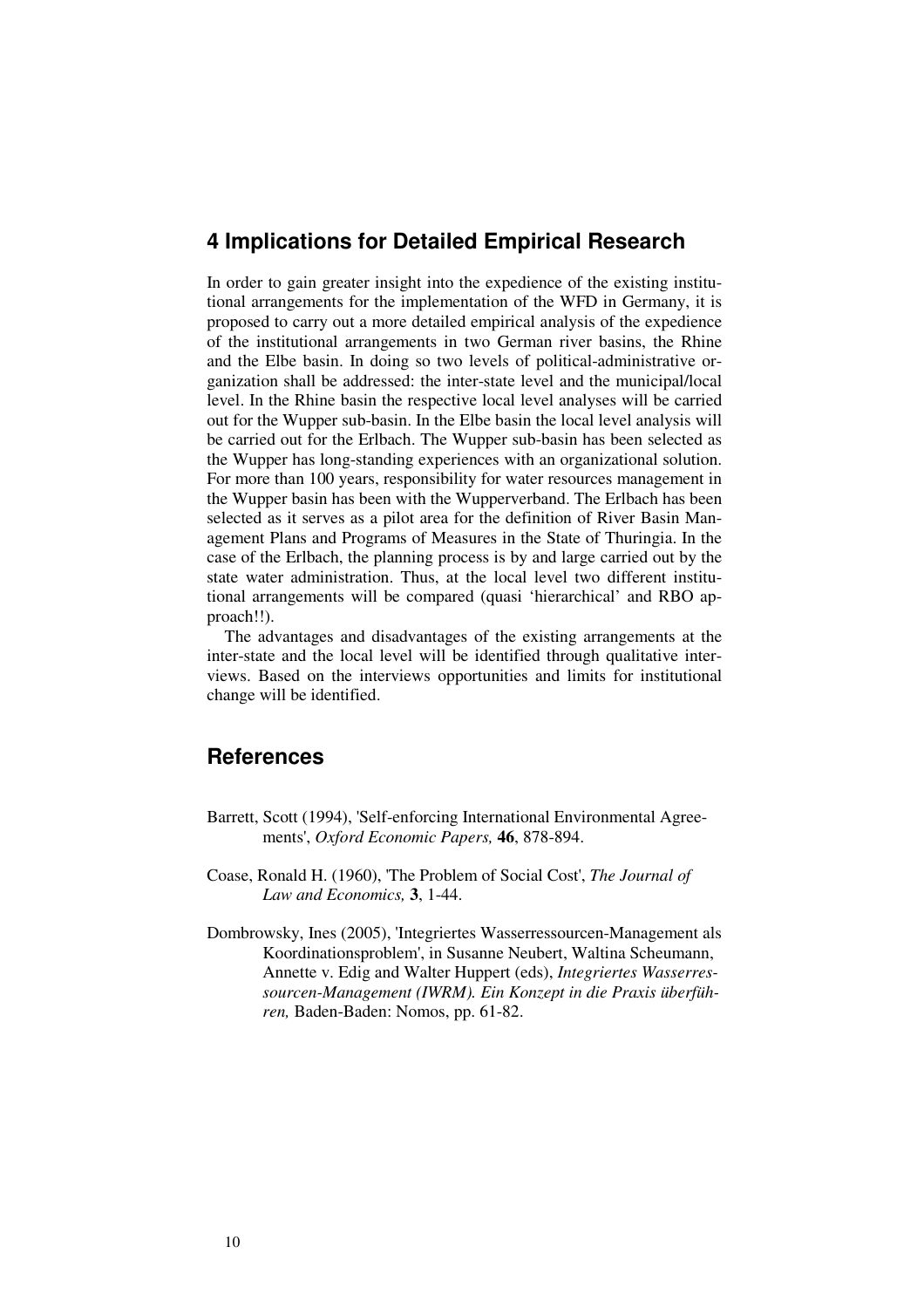- Dombrowsky, Ines (2007), *Conflict, Cooperation and Institutions in International Water Management. An Economic Analysis*, Cheltenham UK and Northampton, MA, USA: Edward Elgar.
- FGG Elbe (2007), *Bericht an die EU-Kommission nach Art. 3 Wasserrahmenrichtlinie für die Flussgebietseinheit Elbe.,* Magdeburg: Flussgebietsgemeinschaft Elbe.
- Grossman, Sanford J. and Oliver D. Hart (1983), 'An Analysis of the Principal-Agent Problem', *Econometrica,* **51**, 7-45.
- Hayek, Friedrich A. (1945), 'The Use of Knowledge in Society', *The American Economic Review,* **35** (4), 519-530.
- LAWA (2001), *Handlungskonzept zur Umsetzung der Wasserrahmenrichtlinie*, Länderarbeitsgemeinschaft Wasser. http://www.lawa.de/pub/thema/wrrl.html (October 5, 2006).
- LAWA (2003), *German Guidance Document for the Implementation of the EC Water Framework Directive*, http://www.lawa.de/pub/kostenlos/wrrl/Arbeitshilfe\_englisch.pdf (April 4, 2005).
- Lax, David A. and James K. Sebenius (1986), *The Manager as Negotiator. Bargaining for Cooperation and Competitive Gain*, New York: The Free Press.
- Libecap, Gary D. (1989), 'Distributional Issues in Contracting for Property Rights', *Journal of Institutional and Theoretical Economics,* **145** (1), 6-24.
- Moss, Timothy (2003), 'Solving Problems of 'Fit' at the Expense of Problems of 'Interplay'? The Spatial Reorganisation of Water Management following the EU Water Framework Directive', in Heiko Breit, Anita Engels, Timothy Moss and Markus Troja (eds), *How Institutions Change: Perspectives on Social Learning in Global and Local Environmental Contexts,* Opladen: Leske + Budrich, pp. 85-121.
- Oates, Wallace E. (1999), 'An Essay on Fiscal Federalism', *Journal of Economic Literature,* **37**, 1120-1149.